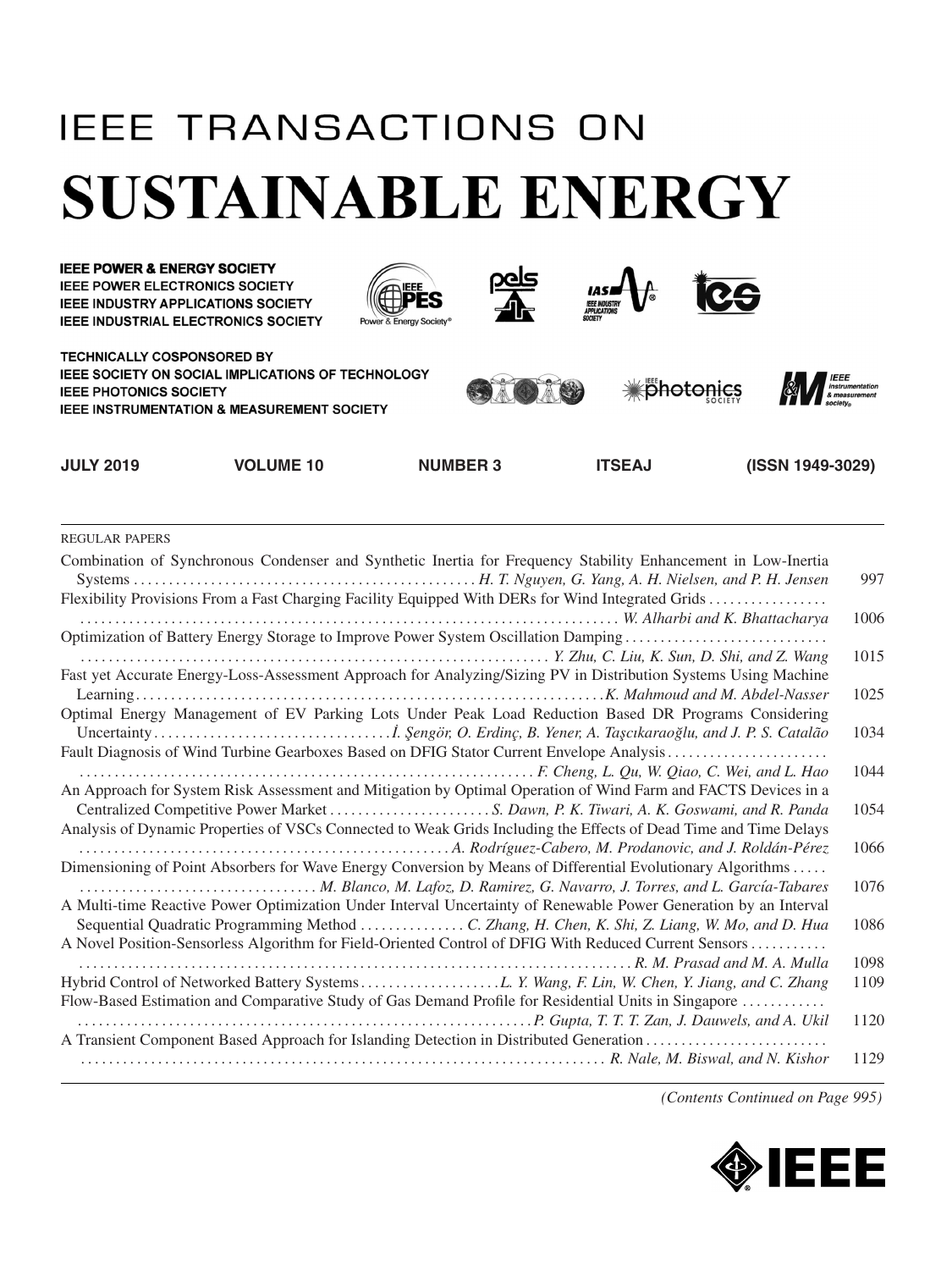| Hybrid Energy Sharing for Multiple Microgrids in an Integrated Heat-Electricity Energy System                                                                                        |      |
|--------------------------------------------------------------------------------------------------------------------------------------------------------------------------------------|------|
| Integrated Disturbance Response Modeling of Wind-Integrated Power Systems to Quantify the Operational Reliability                                                                    | 1139 |
|                                                                                                                                                                                      | 1152 |
| Enhancement of Solar Farm Connectivity With Smart PV Inverter PV-STATCOM R. K. Varma and E. M. Siavashi                                                                              | 1161 |
| Optimal Sizing and Operation of Battery Energy Storage Systems Connected to Wind Farms Participating in Electricity                                                                  | 1172 |
|                                                                                                                                                                                      | 1184 |
|                                                                                                                                                                                      | 1194 |
| Investigation of Horizontal and Vertical Wind Shear Effects Using a Wind Turbine Emulator                                                                                            |      |
| Optimal Design and Operation of a Low Carbon Community Based Multi-Energy Systems Considering EV Integration                                                                         | 1206 |
|                                                                                                                                                                                      | 1217 |
| Robust Two-Stage Regional-District Scheduling of Multi-carrier Energy Systems With a Large Penetration of Wind Power                                                                 |      |
|                                                                                                                                                                                      | 1227 |
| Grid Synchronization of a PV System With Power Quality Disturbances Using Unscented Kalman Filtering                                                                                 |      |
|                                                                                                                                                                                      | 1240 |
| A Sequence-Component-Based Power-Flow Analysis for Unbalanced Droop-Controlled Hybrid AC/DC Microgrids                                                                               |      |
|                                                                                                                                                                                      | 1248 |
| Hedging Strategies for Heat and Electricity Consumers in the Presence of Real-Time Demand Response Programs                                                                          |      |
|                                                                                                                                                                                      | 1262 |
| Control Performance Based Dynamic Regulation Reserve Allocation for Renewable Integrations                                                                                           |      |
|                                                                                                                                                                                      | 1271 |
| Using the MATPOWER Optimal Scheduling Tool to Test Power System Operation Methodologies Under Uncertainty                                                                            |      |
| A. J. Lamadrid, D. Muñoz-Álvarez, C. E. Murillo-Sánchez, R. D. Zimmerman, H. Shin, and R. J. Thomas<br>Wind Field Reconstruction Using Inverse Process With Optimal Sensor Placement | 1280 |
|                                                                                                                                                                                      | 1290 |
| Integrated Power and Heat Dispatch Considering Available Reserve of Combined Heat and Power Units                                                                                    |      |
| Adaptive Robust Backstepping Control of the Speed Regulating Differential Mechanism for Wind Turbines                                                                                | 1300 |
| W. Yin, X. Wu, and X. Rui                                                                                                                                                            | 1311 |
| Robust Voltage Control Strategy for Hybrid AC/DC Sending-Side Systems to Prevent Cascading Trip Failures                                                                             |      |
|                                                                                                                                                                                      | 1319 |
| Adaptive Confidence Boundary Modeling of Wind Turbine Power Curve Using SCADA Data and Its Application                                                                               | 1330 |
| Probabilistic Analysis of PV Generation Impacts on Voltage Sags in LV Distribution Networks Considering Failure Rates                                                                |      |
|                                                                                                                                                                                      | 1342 |
| Hierarchical Anomaly Detection and Multimodal Classification in Large-Scale Photovoltaic Systems                                                                                     |      |
|                                                                                                                                                                                      |      |
|                                                                                                                                                                                      | 1351 |
|                                                                                                                                                                                      |      |
| S. Nicolas, T.-G. Noh, A. Schuelke, H. Auer, D. Schwabeneder, E. Widl, D. Basciotti, S. Henein, and O. Terreros                                                                      | 1362 |
| Direct Connection of Supercapacitor-Battery Hybrid Storage System to the Grid-Tied Photovoltaic System                                                                               |      |
|                                                                                                                                                                                      | 1370 |
| Robust Model Predictive Rotor Current Control of a DFIG Connected to a Distorted and Unbalanced Grid Driven by a                                                                     |      |
|                                                                                                                                                                                      |      |
|                                                                                                                                                                                      | 1380 |

*(Contents Continued on Page 996)*